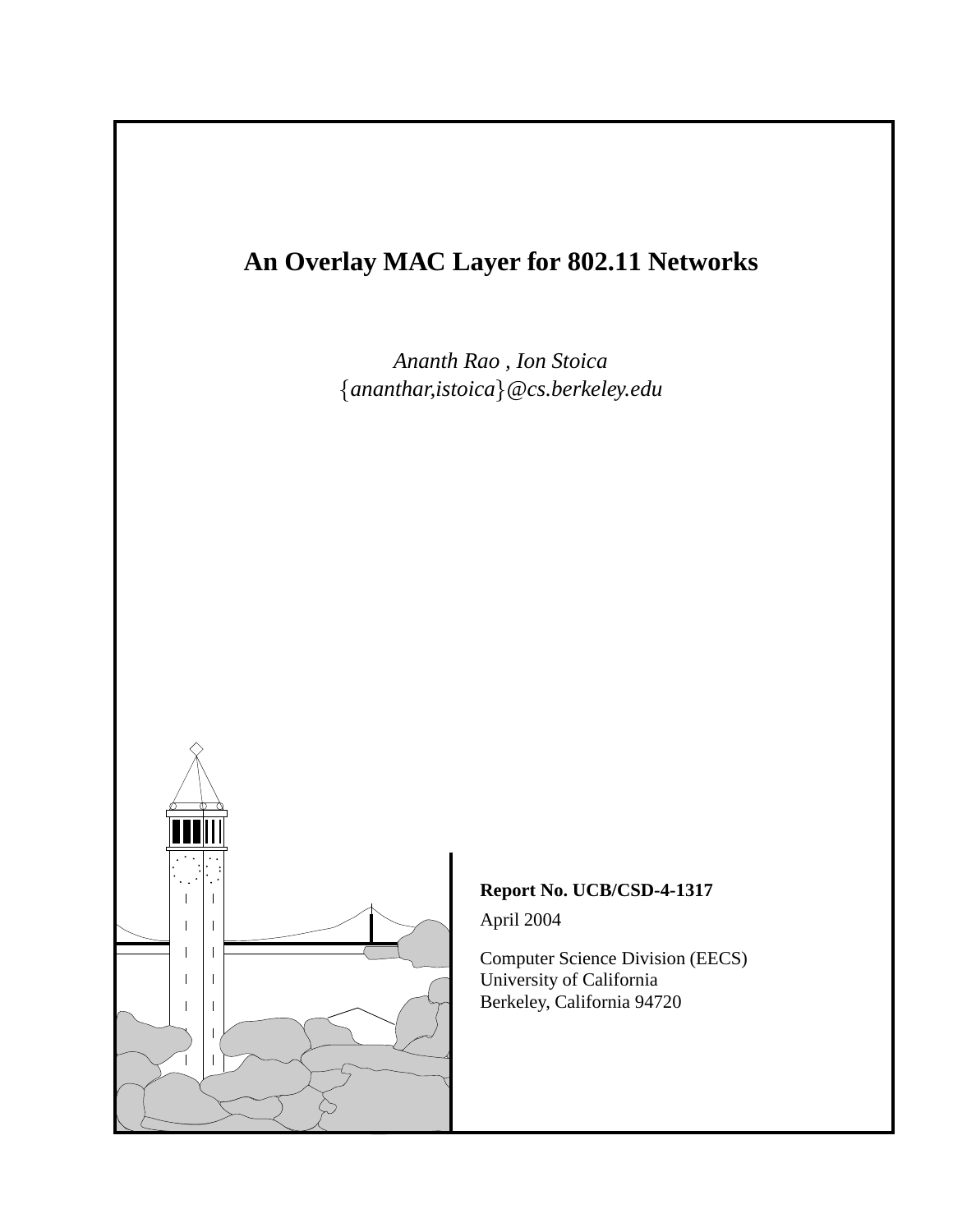## **Abstract**

The widespread availability of the 802.11-based hardware has made it the premier choice of both researchers and practitioners for developing new wireless networks and applications. However, the ever increasing set of demands posed by these applications are stretching the 802.11 MAC protocol beyond its intended capabilities. For example, 802.11 provides no control over allocation of resources, and the default allocation policy is ill-suited for heterogeneous environments and multi-hop networks. In this paper, we take a first step towards addressing these problems by presenting the design and the implementation of an *overlay MAC layer* (OML), that works on top of the 802.11 MAC layer. OML uses loosely-synchronized clocks to divide the time in equal size slots, and employs a distributed algorithm to allocate these slots among competing nodes. We have implemented OML in both a simulator and a wireless test-bed using the Click modular router. Our evaluation shows that OML can provide better flexibility as well as improve the fairness, throughput and predictability of 802.11 networks.

# **1 Introduction**

In recent years, the widespread popularity of the 802.11 protocol has made it the de facto choice for developing and deploying a multitude of wireless networks and applications. Apart from the traditional model of a last-hop wireless link to an access point, 802.11 networks are used to setup wireless infrastructures in corporate networks, long-haul links using directional antennae in rural areas [10], and more recently multi-hop networks for broadband Internet access, *e.g.,* rooftop or mesh networking.

Despite providing the initial ease in deployment for many of these wireless technologies, the 802.11 protocol does pose serious limitations in addressing the different demands of these emerging applications. The original design of 802.11 MAC protocol was carefully engineered for the wireless LAN environment [22] and many of the underlying design assumptions may not hold in the new operating environments. The primary drawback in the 802.11 protocol is that it *does not provide any support for application-specific control over resource allocation*. For example, the traditional 802.11 resource allocation policy is known to be unfair in a multi-hop wireless network, and, in the worst case, can potentially starve certain nodes in the system without providing any throughput. Additionally, Bharghavan *et al.* [11] have shown the existence of a trade-off between throughput and fairness in resource allocation in multi-hop wireless networks which is dependent on the underlying topology connecting the nodes. The simple access control model of 802.11 does not incorporate topology based constraints to achieve this trade-off.

While several approaches have been discussed extensively in literature to address these problems, almost all of these require modifications to the 802.11 MAC layer. While some proposals [9, 11] provide the design of new MAC protocols with enough parameters for different applications, others have optimized the MAC protocol for specific targeted applications [21]. Over the past few years, it has become abundantly clear that the process of obtaining the approval of the IEEE and FCC organizations for any modifications to 802.11 is a laborious and notoriously difficult process. In the process, none of these proposals have moved towards universal deployability.

To address the dichotomy between the limitations of the 802.11 MAC protocol and the deployability problems of new MAC protocols, we propose the design of an Overlay MAC layer (OML) which does not any require changes to the 802.11 MAC hardware or the standard. The main idea of our solution is to perform the access control and scheduling at a layer above the MAC layer. Since our solution implements MAC functionality in software on top of the existing 802.11 MAC, we call it Overlay MAC Layer (OML). OML allows users to implement application-specific resource allocation, in the same way overlay networks allow users to implement application specific routing. To achieve this goal, OML uses loosely synchronized clocks to divide the time in equal size slots, and then uses a distributed algorithm to allocate these slots across the competing nodes. The slot allocation algorithm, called Weighted Slot Allocation (WSA), implements the weighted fair queueing policy [16], where each of the competing nodes that has traffic to send receives a number of slots proportional to its weight.

The contribution of this paper is two-fold. First it presents the design and the implementation of a MAC layer above 802.11, and it demonstrates by simulations and experiments that such an overlay layer can offer both more control, and better performance (by minimizing losses due to contention) than the ubiquitous 802.11. Second, it extends the fair allocation algorithm proposed in [9] by adding support for arbitrary weights to nodes and support for single channel multi-hop networks. Our solution requires no changes to the 802.11 layer, and it is compatible with native 802.11 clients.

The rest of the paper is organized as follows. In Section 2, we survey some related work in this area. Section 3 motivates the need for an overlay MAC protocol based on measurements performed in a test-bed. In Section 4 we describe the challenges involved and our design on the overlay MAC. Section 5 describes our test-bed and Section 5 describes how we implement OML in this test-bed. Sections 7 and 8 present results from simulations and the testbed respectively. Finally, we present future work and open issues in Section 9 and conclude our paper in Section 10.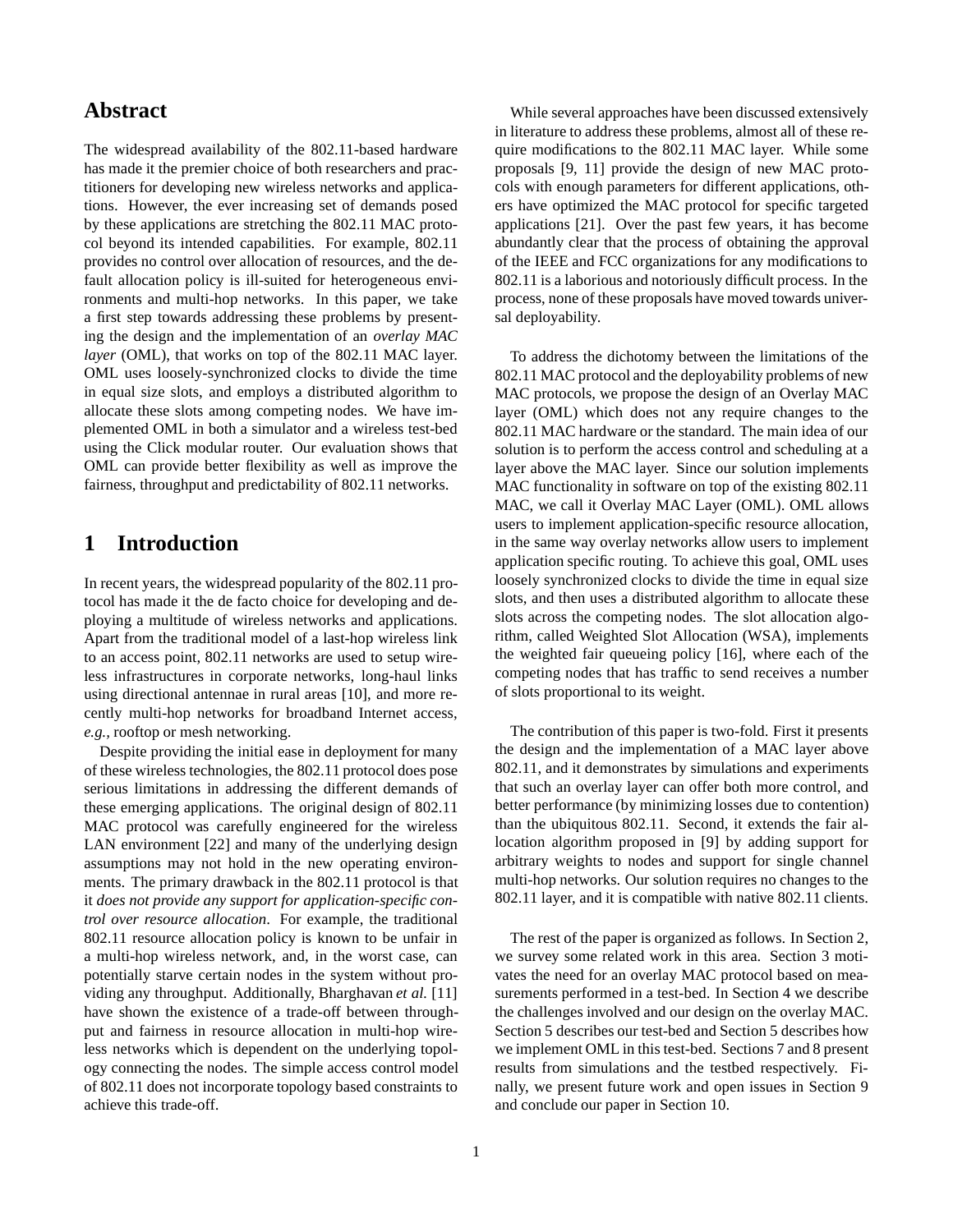# **2 Related Work**

Our design of OML is motivated by some recent work which exposes problems with the 802.11 MAC in certain application scenarios. In [18], the authors describe how the presence of heterogeneous data rate senders can affect the system throughput in 802.11. They do not propose a solution to mitigate this problem. OML provides a solution for this problem and at the same time also addresses other issues like ad-hoc routing etc. The Roofnet and Grid projects at MIT[3, 2] have built multihop networks using 802.11 in ad-hoc mode. The primary focus of their work is on network layer issues; if fact we use the routing software developed by these projects in our testbed. Their results also indicate several problems like low throughput and very unpredictable performance of 802.11 at the MAC layer. We experience similar problems in our testbed also, and we recognize that many of these problems are because of interference from other senders and capture effects of the radio hardware. OML eliminates these problems by scheduling transmissions. On the other hand, [15] tries to improve throughput by adaptively picking better routes. Our work is complementary to improvements in the routing protocol. Extremely Opportunistic Routing[12] (ExOR) proposes a modification to the 802.11 MAC so that any eligible node that receives a packet clearly can send an ACK and forward the packet. Since OML schedules transmissions based on the sender only, and not on the destination of a packet, OML can be used on top of ExOR also.

A plethora of MAC protocols have been proposed to improve the predictability and the resource management capabilities in wireless networks. These solutions either use sophisticated back-off protocols [11], or slot allocation algorithms based on reservations[14, 25, 8, 9] to implement allocation policies such as WFQ[16]. Some MAC protocols use a hybrid of both approaches[14, 25]. Yet another approach is to use simple extensions to 802.11, *e.g.,* Sadegi *et al.* propose Opportunistic Rate Control (OAR) in [27] to address the problem of heterogeneous data rates. All these protocols work at the MAC layer and assume full control over the hardware and the physical layer. In contrast we assume that OML, can use only the limited interface exposed by most 802.11 cards to control packet transmission.

WSA uses pseudo-random functions in a similar way as the Neighborhood-aware Contention Resolution (NCR) proposed by Bao and Garcia-Luna-Aceves in [9] and [8]. Weighted Slot Allocation (WSA) algorithm builds on NCR, and extends it in two aspects. First, unlike OML, NCR assumes that the interference graph in a multi-hop network consists of isolated, easily identifiable cliques, *i.e.,* if node A interferes with B and B with C, then A interferes with C. Second, while NCR uses *pseudo-identities*to support integer weights, WSA can support arbitrary weights.

Several papers[26, 29, 17] provide sophisticated and very accurate mechanisms for clock synchronization in a multi-

Our solution is similar in spirit to the overlay network solutions that aim to improve routing resilience and performance in IP networks[6, 30, 13, 7]. Overlay networks try to overcome the barrier of modifying the network layer (*i.e.,* IP layer) by employing a layer on top of the IP to implement the desired routing functionality. Similarly, OML runs on top of the existing 802.11 MAC layer, and its goal is to enhance the MAC functionality without changing the existing MAC protocols.

# **3 Limitations of the 802.11 MAC**

In this section, we will illustrate three specific limitations of the 802.11 MAC protocol using a wireless network testbed comprising six nodes. These limitations are:

- 1. In a network comprising of nodes with heterogeneous transmission rates, the 802.11 standard provides a very low system throughput since it attempts to be fair to every competing node.
- 2. 802.11 can sometimes cause significant unfairness and unpredictable performance when the interference regions of different senders overlap at a receiver.
- 3. 802.11 MAC provides sub-optimal resource allocation in multi-hop wireless networks.

## **3.1 Limitation 1: Heterogeneous transmission rates**

The 802.11 standard aims to allocate an equal number of *transmission opportunities* to every competing node. However, as shown in previous work [18], this fairness criterion can lead to a low throughput in a network in which nodes transmit at widely different sending rates.

We illustrate this behavior using a simple experiment comprising of two heterogeneous senders connected to a single access point. We emulate heterogeneous senders by fixing the data-rate from Node 1 to the access point to <sup>54</sup> Mbps and varying the data-rate of Node 2 between <sup>6</sup> Mbps and <sup>54</sup> Mbps. Figure 1 shows the average throughputs of two TCP flows originated at the two nodes. This experiment shows that while the behavior is fair as nodes see equal performance irrespective of their sending rate, it hurts the overall system throughput. In particular, as the sending rate of Node 2 decreases from <sup>54</sup> Mbps to <sup>6</sup> Mbps, the system total throughput decreases from <sup>24</sup> Mbps to 7:2 Mbps. In addition, this behavior leads to poor predictability. For example, if Node 1 is the only active one, it will have a throughput of roughly <sup>24</sup> Mbps. However, when Node 2 starts transmitting at <sup>6</sup> Mbps, the throughput observed by Node 1 drops suddenly to 3:6 Mbps.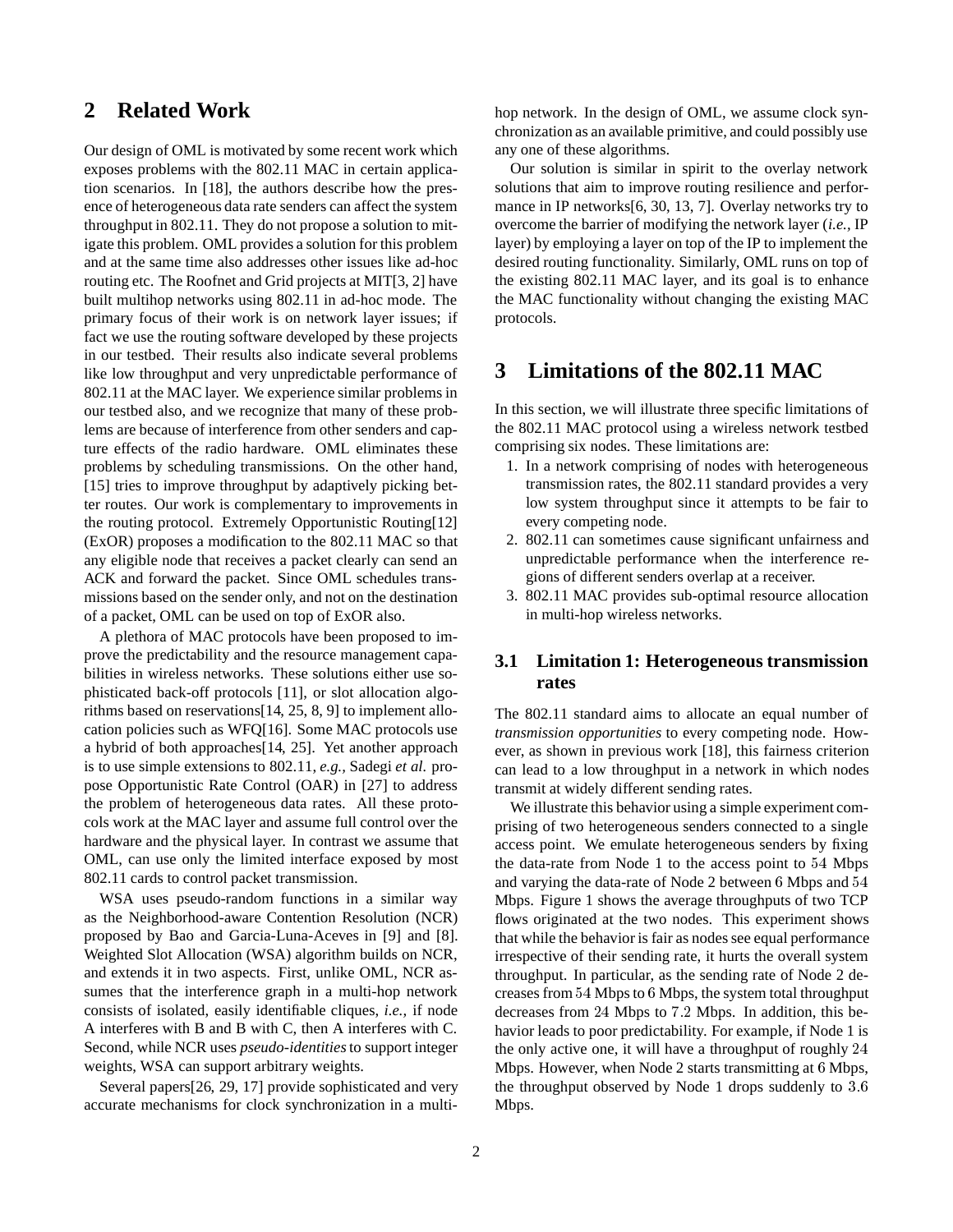

Figure 1: 802.11 throughput in the presence of heterogeneous data rate senders



Figure 2: Received signal strength (RSS) in a chain configuration of our test-bed. The quality of the signal strength, namely, "Very Good or Fair" is shown as reported by the device driver of the network card.

## **3.2 Limitation 2: Interference and Signal Strength**

An assumption often used in modeling and simulating wireless networks is that the interference is binary, *i.e.,* two nodes either interfere or don't interfere. However, this assumption is not necessary true in practice. The failure of this assumption can lead to significant unfairness, and unpredictable performance.

To illustrate this, we consider a simple testbed consisting of five nodes arranged in a chain, with nodes being numbered from <sup>1</sup> to <sup>5</sup>. The network card of each node is set to operate at <sup>6</sup> Mbps. Figure 2 shows the quality of the link in each direction for every link in the chain measured as a function of the relative signal strength (RSS). Even though some of the links are asymmetric and the signal strengths varies significantly, measurements results show that, in the absence of any other traffic, each link can support a TCP flow with throughput of about 4.6 Mbps in each direction.

Next, consider two long lived TCP flows across a single hop along two different non-overlapping links in our chain topology. Table 3.2 reports the measured throughputs of each flow in various configurations. Under the simplistic assumptions of binary-mode interference and a perfect MAC protocol, we would expect each flow to receive around 2:3 Mbps if they interfere, and 4:6 Mbps if they don't. Instead, we find that the throughput varies between  $0.01$  Mbps and  $4.6$  Mbps.

By inspecting the measured data at the nodes (not shown here), we inferred that the interference observed by the two flows is not symmetric. For example, when we initiate two TCP flows along the wireless links  $3 - > 2$  and  $5 - > 4$ , we notice one of the TCP flows to receive a meager throughput of 0:01 Mbps (row <sup>4</sup> in Table 3.2). This is illustrated by the fact that the RSS from node <sup>3</sup> at node <sup>4</sup> is much weaker than the RSS at node <sup>4</sup> from node <sup>5</sup>. Hence the throughput of a flow from  $5 - > 4$  is limited by the weaker interference caused by Node <sup>3</sup>'s transmission to <sup>2</sup>. Consequently, much alike the case of heterogeneous transmission rates, the flow from  $5 - > 4$  receives a very low throughput (Node 4) attempts to be fair in its allocation of transmission opportunities to <sup>3</sup> and <sup>5</sup> irrespective of the fact that <sup>3</sup> is communicating with 2). Additionally, we observe that the effect of one flow on another, is unpredictable. Consider the scenario where initially only one flow is active in the system and a second flow starts at a later time. The first flow can potentially experience a sudden decrease in throughput when the second flow starts. This decrease in throughput cannot always be predicted and can be highly variable depending on the signal interference that one flow induces on the other.

### **3.3 Limitation 3: Fairness in Multi-hop Networks**

In a multihop network, the fairness policy implemented by 802.11 can lead to decreased system throughput and in some cases can completely shut-down certain flows. Nodes in a multi-hop network forward packets on behalf of other nodes in addition to generating their own traffic. Hence, the transmission opportunities of a node are divided proportionally between these two types of traffic. The fairness policy of 802.11 does not account for the additional traffic at a node and hence can generate a suboptimal allocation of resources.

Consider the example in Figure 3 where nodes  $N_1$ ,  $N_4$ ,  $N_5$ and  $N_6$  each generate a single flow to node  $N_2$ . Assume the interference range is twice the transmission range. Then  $N_2$ cannot receive when nodes  $N_4$ ,  $N_5$  or  $N_6$  are transmitting, and  $N_3$  cannot receive when  $N_1$  is transmitting. According to the 802.11 fairness policy,  $N_1$  and  $N_3$  each get  $1/3$  of the bandwidth (of  $N_2$ ), while the rest of the nodes share the rest. As a result,  $N_4$ ,  $N_5$ , and  $N_6$  get only 1/9 of the entire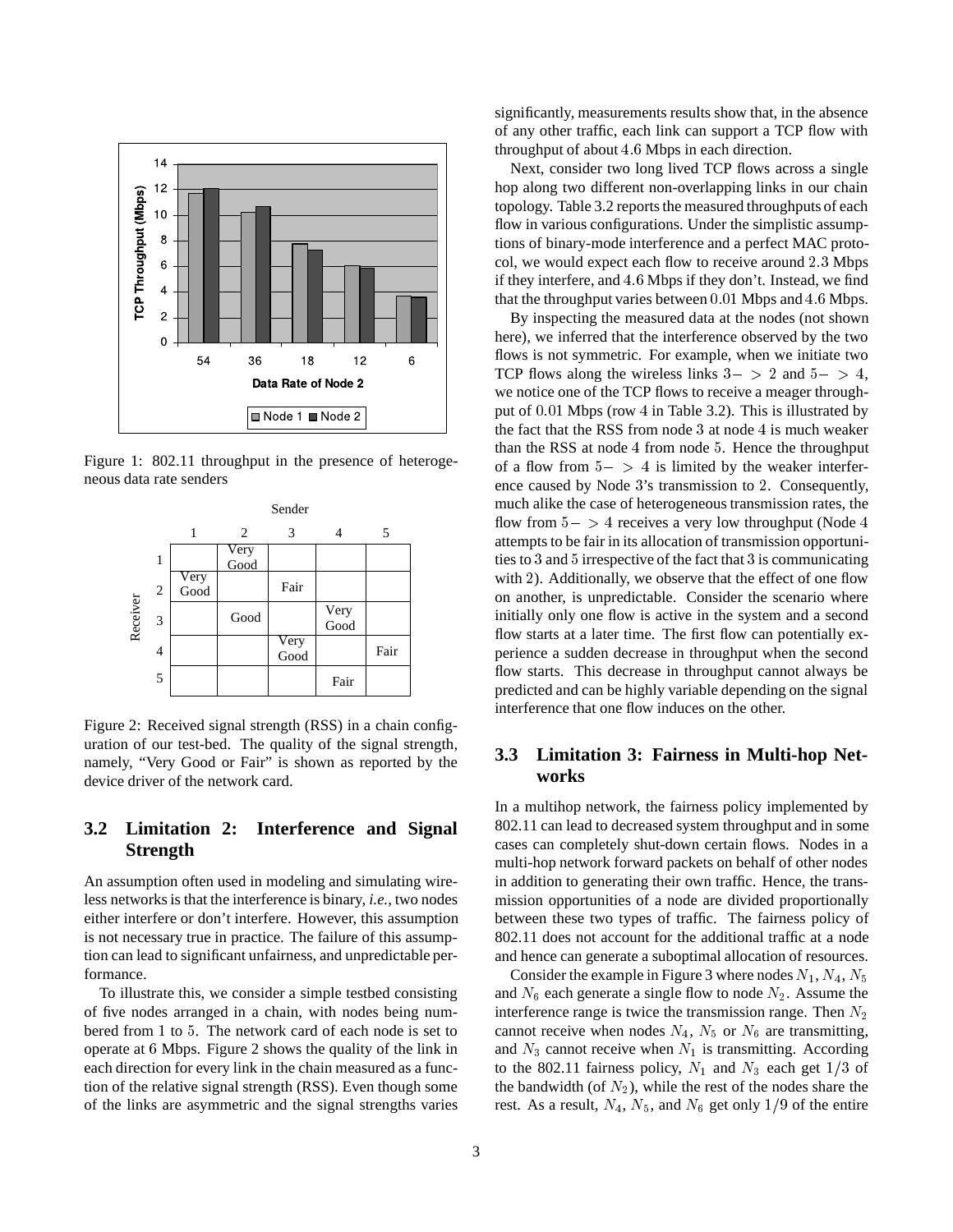| First flow |          |                   | Second flow |          |                   |  |
|------------|----------|-------------------|-------------|----------|-------------------|--|
| Sender     | Receiver | Throughput (Mbps) | Sender      | Receiver | Throughput (Mbps) |  |
|            |          | 3.7               | っ           |          | 4.64              |  |
|            |          | 4.4               |             |          | 4.62              |  |
| 2          |          | 2.81              |             |          | 4.22              |  |
| 3          |          | 4.57              |             |          | 0.01              |  |
|            |          | 4.58              |             |          | 4.2               |  |
|            |          | 0.64              |             |          | 4.63              |  |

Table 1: Throughput of two simultaneous flows in the test-bed



Figure 3: Example of interaction of multiple flows in multihop networks

capacity. It is worth noting that a better solution, would be to allocate  $3/7$  of the capacity to node  $N_3$ , and  $1/7$  of the capacity to each of the other senders. This way, the transmission rates of nodes  $N_4$ ,  $N_5$ , and  $N_6$  will increase from  $1/9$  to  $1/7$  of the capacity.

While this is an analytical example, we will show via both simulations and experiments that in a multi hop network, 802.11 can indeed lead to significant un-fairness. Actually, in some cases, the un-fairness is so pronounced that it causes flows to be shut-off.

## **4 Design**

In this Section, we present our solution, an overlay MAC layer (OML), that alleviates the problems described in Section 3. We first state our assumptions.

### **4.1 Assumptions**

The primitives available for the design of OML are determined by the interface exposed by the device driver. For the sake of generality, in this paper we make minimal assumptions about this interface. In particular, we assume that

- The card can send and receive both unicast and broadcast packets.
- It is possible to set the wireless interface in promiscuous mode to listen to all transmissions from its 1-hop neighbors.
- It is possible to disable the RTS-CTS handshake by correspondingly setting the RTS threshold.
- It is possible to limit the number of packets in the card's queue to a few packets. This is critical for enabling OML to control packet scheduling because once the packets are in the card's queue, OML has little control over when these packets are sent out.

We note that these assumptions already hold or can be enforced, eventually by modifying the device drivers, in most 802.11 cards.

While carrier-sensing is a very important primitive for the design of a MAC protocol, we do not assume that OML can use this primitive. This assumption reflects the fact that most 802.11 cards do not export the current status of the channel or the network allocation vector  $(NAV)^1$  to the higher layers.

Since 802.11 uses the unlicensed ISM bands for communication, we cannot assume that all interfering stations will implement an overlay MAC. Thus, a station using OML should coexist with an unmodified 802.11 station, *i.e.,* an OML station should neither hurt the performance of another 802.11 station, nor suffer significantly in the presence of other 802.11 stations.

### **4.2 Solution**

As noted in the previous section, the only control that OML can exercise over packet scheduling is *when* to send a packet to the network card; once the packet is enqueued at the network card, OML has no control on when the packet is actually transmitted. Thus, ideally, we would like that when OML issues a send request to the network card, the network card transmits the packet immediately (or at least with a predictable delay), and the packet to be delivered to the next hop or destination with high probability.

<sup>&</sup>lt;sup>1</sup>NAV is maintained internally in the hardware to keep track of RTS, CTS and reservations in the packet header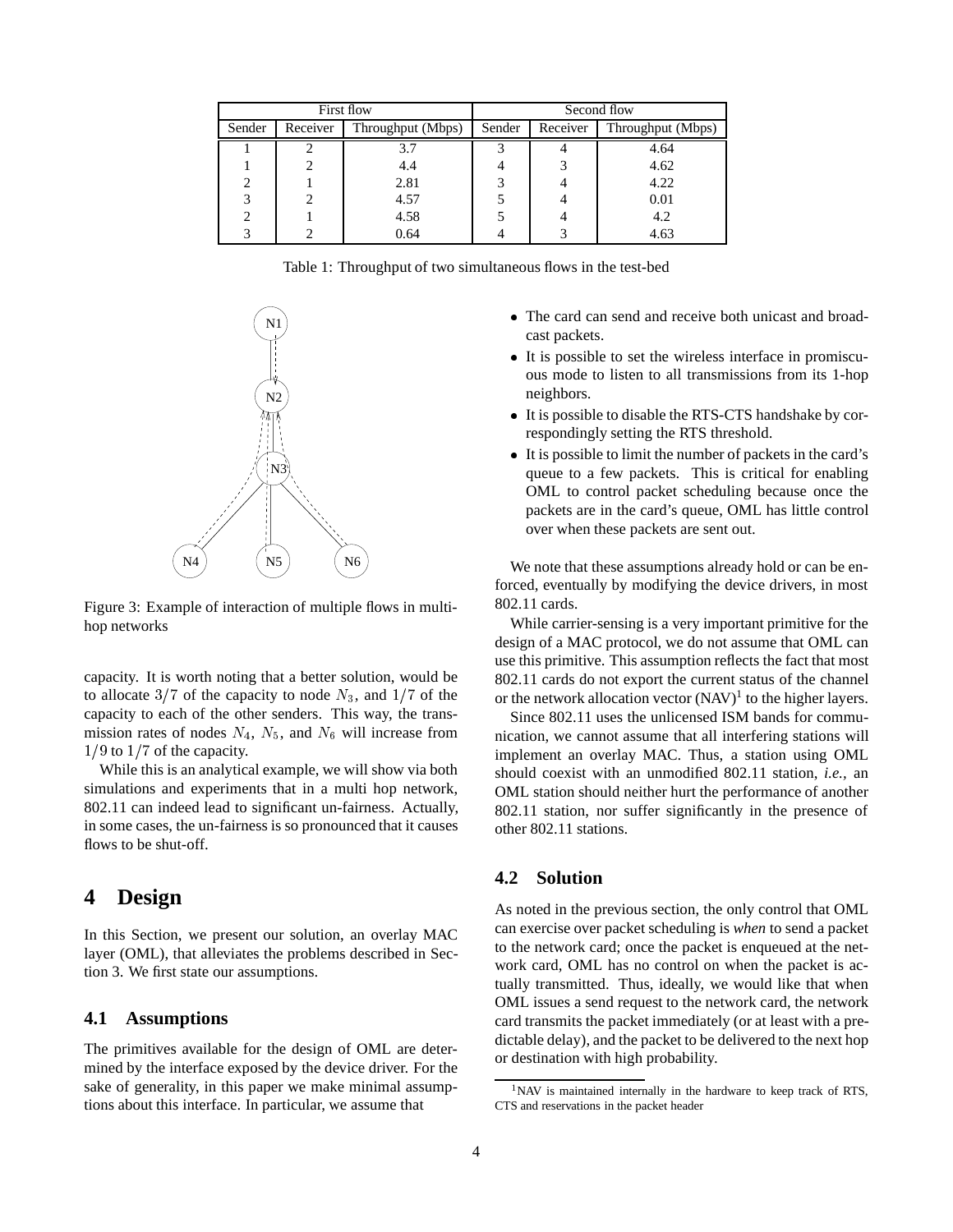To implement this idealized scenario, we propose a solution that aims to (a) limit the number of packets queued in the network card, and (b) eliminate the node interference, which is the major cause of packet loss and unpredictability in wireless networks. Goal (a) can be simply achieved by reducing the buffer size of the network card.

To achieve goal (b), we divide the time into slots of equal size  $l$ , and allocate the slots to nodes according to a weighted fair queueing (WFQ) policy [16]. We call this allocation algorithm the Weighted Slot Allocation (WSA) algorithm. WSA assigns to each node a weight, and in every interference region allocates slots in proportion to nodes' weights. Thus, a node with weight two will get twice as many slots as a node with weight one in the same interference region. Only nodes that have packets to send contend for time slots, and a node can transmit only during its time slots. Since a time slot is allocated to no more than one node in an interference region, no two sending nodes will interfere with each other. This can substantially increase the predictability of packet transmission, and reduce packet loss at the MAC layer. However, in practice, it is hard to totally eliminate the interference. In an open environment there might be other devices out of our control (*e.g.,* phones, microwave ovens), as well as other nodes that run the baseline 802.11 protocol which can interfere with our network. Furthermore, as we will see, accurately estimating the interference region is very challenging.

The reason we base WSA on the WFQ policy is because WFQ is highly flexible, and it avoids starvation. WFQ has emerged as the policy of choice for providing QoS and resource management in both network and processor systems [16, 23, 31]. Note however that WSA is only one allocation mechanism that can be implemented in OML; one could easily implement other allocation mechanisms, if needed.

There are three questions we need to answer when implementing WSA: (a) what is the length of a time-slot,  $l$ , (b) how are the starting times of the slots synchronized, and (c) how exactly are the times slots allocated among competing clients. We answer these questions in the next three sections.

#### **4.2.1 Slot size**

The slot size  $l$  is dictated by the following considerations:

- 1. <sup>l</sup> has to be considerably larger than the clock synchronization error.
- 2. <sup>l</sup> should be larger than the transmission time, *i.e.,* the interval between the time the first bit of the packet is sent to the hardware, and the time the last bit of the packets is transmitted in the air. This interval includes the queueing time in the network card.
- 3. Subject to the above two constraints,  $l$  should be as small as possible. This will decrease the time a packet has to wait in the OML layer before being transmitted

and will decrease the burstiness of traffic sent by a node. In our evaluation, we chose  $l$  to be the time it takes to transmit about 10 packets of maximum size (*i.e.,* 1500 bytes). We found this value of  $l$  to work well in both simulations and in our implementation.

#### **4.2.2 Clock synchronization**

Several very accurate and sophisticated algorithms have been proposed for clock synchronization in multi-hop networks[26, 29, 17]. We believe it is possible to adapt any of these algorithms to OML. However, clock synchronization is not the focus of our work. For evaluation of OML, we have implemented a very simple algorithm that provides adequate performance within the context of our experiments on the simulator and the test-bed.

We attempt to synchronize all the clocks in the network to the clock at a pre-designated *leader node*. We estimate the one-way latency of packet transmission based on the datarate, packet size and other fixed parameters of the 802.11 protocol. We then use this estimated latency and a timestamp in the header of the packet to compute the clock skew at the receiver.

#### **4.2.3 Weighted Slot Allocation (WSA)**

In this section, we describe the implementation of WSA. The challenge is to design a slot allocation mechanism that (a) is fully decentralized, (b) has low control overhead, (c) and is robust in the presence of control message losses.

For ease of explanation, we divide the presentation of our solution in three stages. In the first two stages, we assume that every node in the network can receive transmissions from every other node. This also implies that only one sender can be active in the network at any given time. Furthermore, in the first stage, we assume that all nodes have unit weight. In the final stage, we relax both these assumptions.

**Step 1 - Network of diameter one with unit weights:** One solution to achieve fair allocation is to use pseudo-random hash functions as proposed in [9]. Each node computes a random number at the beginning of each time slot, and the node with the highest number wins the slot. Since the random numbers are based on the use of pseudo-random hash function, a node can easily compute the numbers of the other nodes without any explicit communication from those nodes.

Let  $H$  be a pseudo-random function that takes values in the interval  $(0, 1]$ . Consider c nodes,  $n_1, n_2, \ldots, n_c$ , that compete for time slot  $t$ . Then each node computes the value  $H_i = H(n_i, t)$  for  $1 \le i \le c$ , where H is a pseudo-random function, and  $t$  is the index of the slot in contention. A node  $n_r$  wins slot t if and only if

$$
\arg\max_{1 \le i \le c} H_i = r. \tag{1}
$$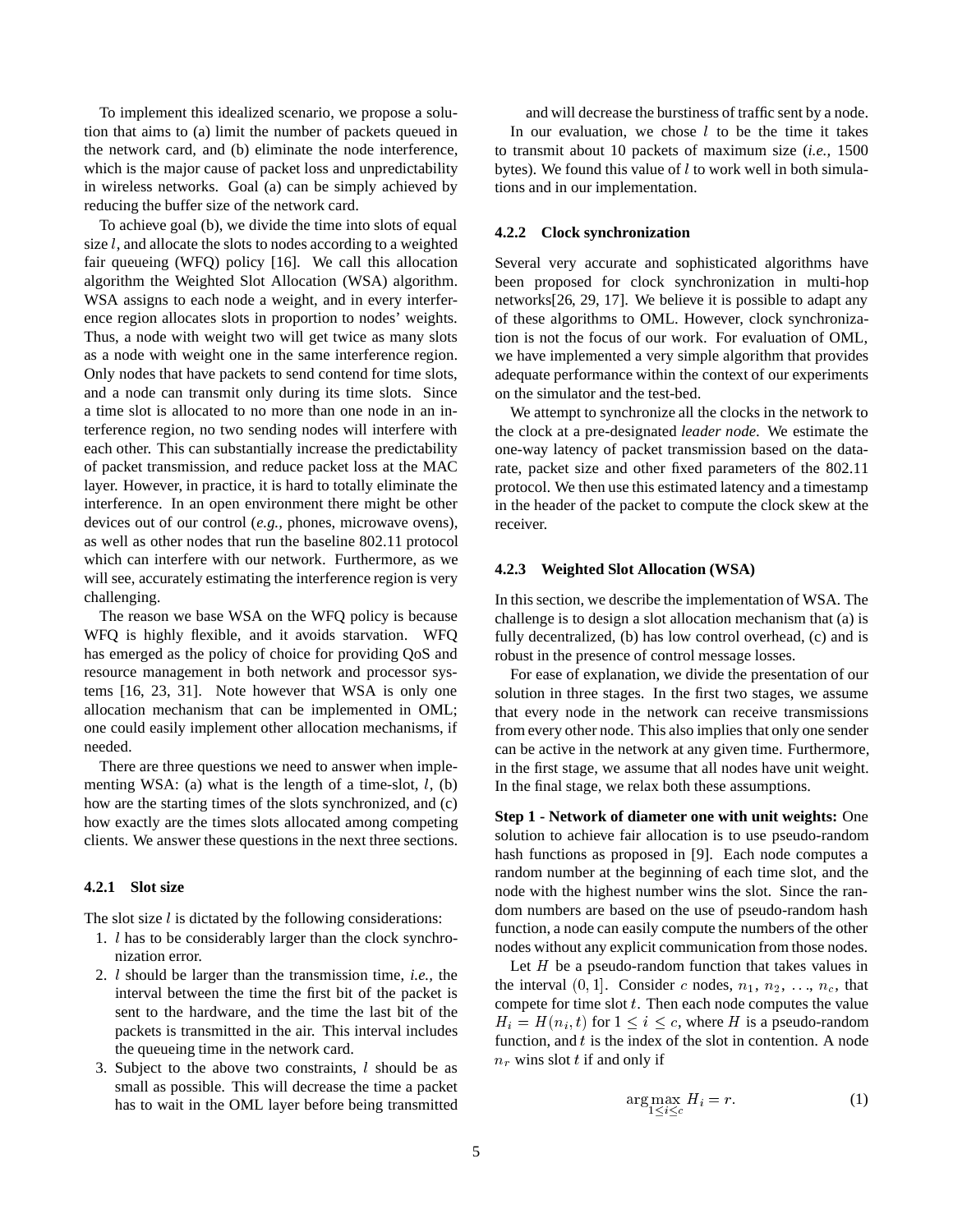Since  $H_i$  is a pseudo-random random number, it is equally likely that any node will win the slot. This results in a fair allocation of the time slots among the competing nodes.

A node  $n_s$  will incorrectly decide that it can transmit if and only if it is unaware of another node  $n_i$  such that  $H_i > H_s$ . While the probability that this can happen cannot be neglected (*e.g.*, when a node  $n_i$  joins the network), having more than one winner occasionally is acceptable as the underlying MAC layer will resolve the contention using CSMA/CD. As long as such events are rare they will not significantly impact the long term allocation.

**Step 2 - Network of diameter one with arbitrary weights:** Let  $w_i$  denote an arbitrary weight associated to node *i*. Then we define  $H_i = H(n_i, t)^{1/w_i}$ , and again allocate slot t to node r with the highest number  $H_r$ . The next result shows that this allocation will indeed lead to a weighted fair allocation.

**Theorem 1.** *If nodes*  $n_1, \ldots, n_c$  *have weights*  $w_1, \ldots, w_c$ *, and* <sup>H</sup> *is a pseudo-random function that takes values in the range* (0; 1]*, then*

$$
P\left[\left(\arg\max_{1\leq i\leq c} H_i\right) = r\right] = \frac{w_r}{\sum_{j=1}^c w_j} \tag{2}
$$

*Proof.* The probability distribution function for  $H_i$  is given by

$$
P[H_i \le x] = P[H(n_i, t)^{1/w_i} \le x]
$$
  
= 
$$
P[H(n_i, t) \le x_i^w]
$$
  
= 
$$
x_i^w
$$

Hence the probability density function for  $H_i$ , obtained by differentiating the distribution function is given by

$$
f_{H_i}(x) = w_i x^{w_i - 1} \text{ for } 0 \le x \le 1 \tag{3}
$$

Next, we compute the distribution function of the  $\max[H_i, H_j]$  as follows,

$$
P[\max(H_i, H_j) \le x] = P[H_i \le x \text{ and } H_j \le x] \begin{cases} \text{ca} \\ k \end{cases}
$$
  
= 
$$
P[H_i \le x]. P[H_j \le x] \qquad \text{we} \\ = x^{w_i + w_j} \qquad \text{see} \quad \text{see} \quad \text{see} \quad \text{see} \quad \text{see} \quad \text{see} \quad \text{see} \quad \text{see} \quad \text{see} \quad \text{see} \quad \text{see} \quad \text{see} \quad \text{see} \quad \text{see} \quad \text{see} \quad \text{see} \quad \text{see} \quad \text{see} \quad \text{see} \quad \text{see} \quad \text{see} \quad \text{see} \quad \text{see} \quad \text{see} \quad \text{see} \quad \text{see} \quad \text{see} \quad \text{see} \quad \text{see} \quad \text{see} \quad \text{see} \quad \text{see} \quad \text{see} \quad \text{see} \quad \text{see} \quad \text{see} \quad \text{see} \quad \text{see} \quad \text{see} \quad \text{see} \quad \text{see} \quad \text{see} \quad \text{see} \quad \text{see} \quad \text{see} \quad \text{see} \quad \text{see} \quad \text{see} \quad \text{see} \quad \text{see} \quad \text{see} \quad \text{see} \quad \text{see} \quad \text{see} \quad \text{see} \quad \text{see} \quad \text{see} \quad \text{see} \quad \text{see} \quad \text{see} \quad \text{see} \quad \text{see} \quad \text{see} \quad \text{see} \quad \text{see} \quad \text{see} \quad \text{see} \quad \text{see} \quad \text{see} \quad \text{see} \quad \text{see} \quad \text{see} \quad \text{see} \quad \text{see} \quad \text{see} \quad \text{see} \quad \text{see} \quad \text{see} \quad \text{see} \quad \text{see} \quad \text{see} \quad \text{see} \quad \text{see} \quad \text{see} \quad \text{see} \quad \text{see} \quad \text{see} \quad \text{see} \quad \text{see} \quad \text{see} \quad \text{see} \quad \text{see} \quad \text{see} \quad \text{see} \quad \text{see} \quad \
$$

By induction on the above result, we get

$$
P[\max(H_{i_1},\ldots,H_{i_n}) \le x] = x^{w_{i_1}+\ldots+w_{i_n}} \qquad (4)
$$

Now, let  $W = \sum_{i=1}^{c} w_i$  and let  $Y_r$  denote the random variable given by

$$
Y_r = \max_{1 \le i \le c, i \ne r} H_i
$$

Note that  $H_r$  is the maximum if and only if it is greater than  $Y_r$ . From Eqs (4) and (3), the distribution and the density functions of  $Y_r$  are given by

$$
P[Y_r \le y] = y^{\sum_{1 \le i \le c, i \ne r} w_i} = y^{W - w_r}
$$

$$
f_{Y_r}(y) = (W - w_r)y^{W - w_r - 1}
$$

Finally, we can compute

$$
P[(\arg\max_{1\leq i\leq c} H_i) = r] = P[H_r > Y_r]
$$
  
=  $\int_0^1 \int_0^x f_{H_r}(x) f_{Y_r}(y) dx dy$   
=  $\int_0^1 w_r x^{w_r-1} y^{W-w_r} \Big|_{y=0}^{y=x} dx$   
=  $\int_0^1 w_r x^{W-1} dx$   
=  $w_r/W$ 

 $\Box$ 

**Step 3 - Larger diameter network:** To enable frequency reuse in networks of a larger diameter, WSA must be able to assign the same slot to multiple nodes as long as they don't interfere with each other. Ideally, the decision to allocate a new time slot should involve only nodes that interfere with each other. Therefore, at any given node we use only the hash values computed for nodes that interfere with this node in determining whether or not it should transmit. As a result we ensure weighted fairness only between nodes within the same contention context. Globally the resulting allocation depends on (a) which other nodes a given node interferes with, (b) the interaction between multiple *partially overlapping* contention contexts and (c) the interaction of fairness constraints at each hop of a multi-hop flow.

Computing the set of nodes that interfere with a given node is difficult to achieve in a distributed manner. To get around this problem we make the assumption that a node can interfere with all the nodes within  $k$ -hop distance, where  $k$  is given. Thus, when a node wants to contend for a slot, it will broadcast its intention to all nodes within  $k$  hops. The set of nodes with which one node interferes is then the set of nodes from which it heard a broadcast message. The node will then consider only those nodes when deciding whether it has won the slot or not.

There is a clear trade-off between the level of interference and the bandwidth utilization in choosing the value of  $k$ . As the value of  $k$  increases, both the probability of interference and the utilization decrease. The reason why the utilization decreases is because, as  $k$  increases, a  $k$ -hop region will cover more and more nodes that do not interfere with each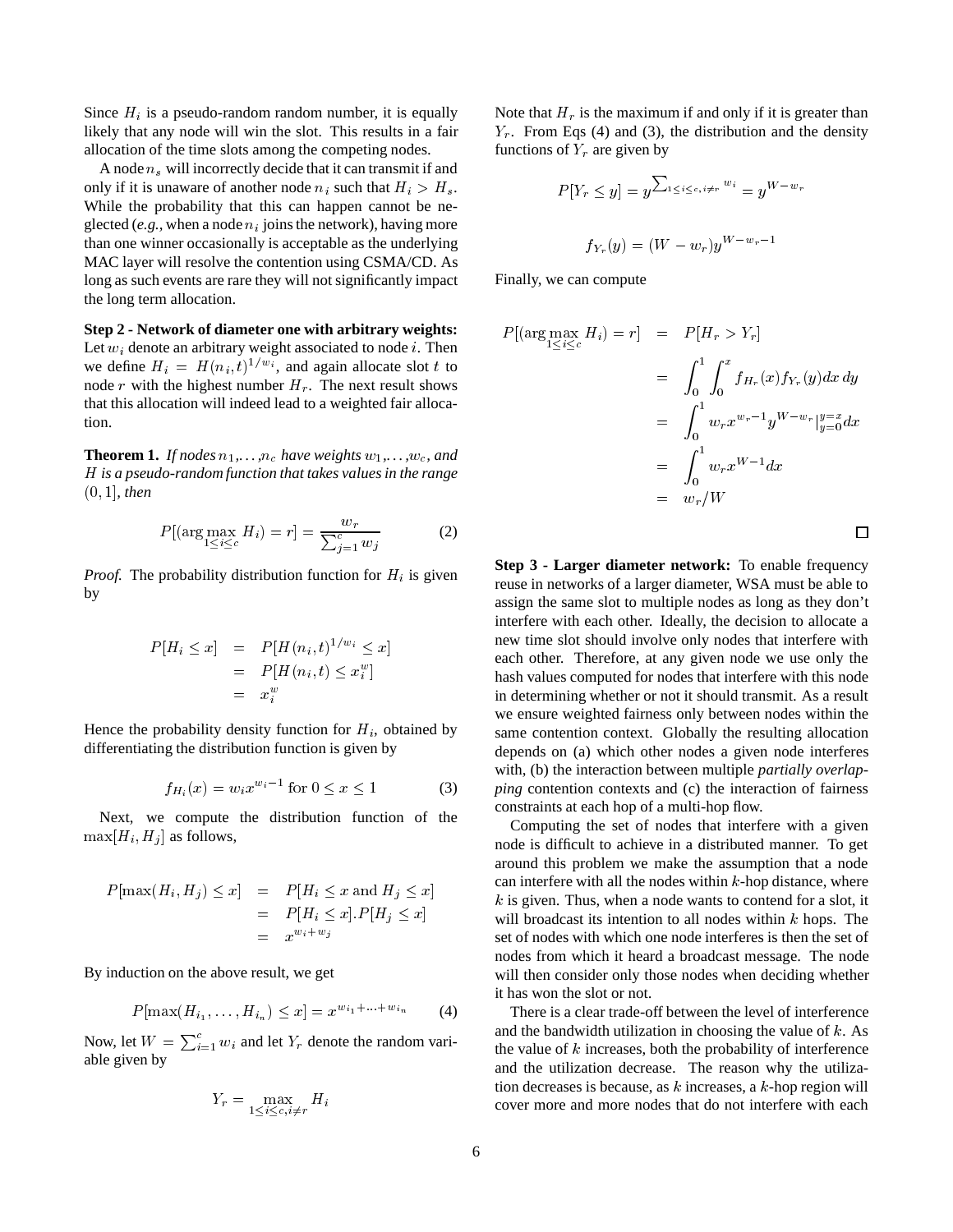other in the real system. In this paper we assume two values of  $k, k = 1$ , which represents an optimistic assumption as the interference range is typically greater than the transmission range, and  $k = 2$ , which as we found in our experiments is a more conservative assumption.

However, interference regions can cause *race conditions*. It is possible that  $n_i$  thinks that  $n_j$  is the winner of a slot, but  $n_i$  does not transmit in that slot, since it knows another node  $n_l$  within k hops such that  $H_l > H_j$ . Thus, event though  $n_i$ and  $n_l$  do not interfere,  $n_i$  ends up not transmitting. We use two mechanisms to address this problem.

*Inactivity timer:* Assume  $k = 1$ . At the beginning of each slot if a node  $n_i$  thinks that node  $n_j$  is going to transmit in that slot, it initializes an inactivity timer to listen for transmissions from that node. If this timer expires and the node still hasn't heard any transmissions from  $n_j$ , it assumes that the slot is still free. If  $n_i$  has the next highest hash value after  $n_i$  it starts transmitting in that slot. When  $k = 2$ , nodes  $n_i$  and  $n_j$  are not necessary within one hop distance. In this case, nodes within one hop of both  $n_j$  and  $n_i$  will announce  $n_i$  that  $n_j$  is silent<sup>2</sup>. In practice, we set the inactivity timer to be the time it takes to transmit three maximum-sized packets. This helps us avoid false-positives due to packet losses.

*Localized resolution:* The above mentioned problem is more likely to occur when we resolve contention over a large number of partially over-lapping contention contexts in a slot. In Section 4.2.4, we present a mechanism that reduces the number of competing nodes, which in turn reduces the probability of race condition in the case of over-lapping regions.

#### **4.2.4 Amortizing the cost of contention resolution**

Even though our contention resolution mechanism is fairly light-weight, it is more expensive than the hardware based contention mechanisms used in 802.11, CSMA/CD, and RTS/CTS, respectively. For example, some fraction of a slot might be wasted due to the inactivity timer.

To amortize the cost of the contention resolution, in this section we present a simple mechanism that basically allocates a node more than one slot at once. A straightforward solution would be to allocate a number of consecutive slots to a node once it wins the competition. However, this would increase the delay experienced by a packet as a packet now needs to wait multiple slots before being transmitted. We next present a simple algorithm to address this drawback.

The idea is to form groups of  $N$  consecutive slots as shown in Figure 4. The *index* of a time-slot is defined as the position of the time-slot within a group of  $N$  slots. If a node is allowed to transmit in the slot with index  $i$ , the node is implicitly allowed to transmit in the index  $i$  of the next group



Figure 4: Groups of slots used in the overlay MAC (**draw a better figure**

with probability  $p$ . In other words, the node will relinquish slot *i* with probability  $1 - p$ . Once the node relinquishes the slot, other nodes are allowed to compete for the slot. This mechanism amortizes the cost of contention by  $1/(1 - p)$ .

Another advantage of this mechanism is that when a node relinquishes a slot, we only have to resolve contention among the nodes within  $k$  hops from it. Thus, not only do we use the contention-resolution mechanism less often, but we also reduced the likelihood that the hash-based mechanism will suffer inefficiency due to overlapping regions.

However, the reduction in the overhead does not come for free. A node needs now to wait for  $1/(1-p)$  slots on average before it can compete. As a result it will take the system longer (*i.e.*, by a factor of  $1/(1 - p)$ ) to converge to the fair allocation when a new node joins or leaves the competition.

To address this issue, we make a slight modification to our earlier definition of of  $H_i$ . Let  $o_i$  be the number of slots implicitly owned by the node  $n_i$  when contending for a timeslot. We now redefine

$$
H_i=H(n_i,t)^{\frac{W\, o_i/N}{w_i^2}}
$$

In other words, if the true weight of node  $n_i$  is  $w_i$ , node  $n_i$ uses a virtual weight  $w'_i = \frac{w_i}{W o_i/N}$  instead of  $w_i$ . In steady state,  $o_i \approx \frac{w_i N}{W}$  and hence  $w'_i \approx w_i$ . Thus,  $w'_i$  inflates a nodes weight when it has less than its fair share of slots, but diminishes its weight when it has more than its fair share. Thus, a new sender that becomes active will gain about  $(1$  $p/N$  slots in each round and quickly ramp up to its fair rate.

To illustrate the advantage of using an inflated weight  $w_i'$ , we use a simple simulation involving three flows with weights 1, 2, and 3 respectively. We assume  $N = 30$ , and  $p = 0.95$ . Figure 5 plots the number of slots allocated to each flow as a function of the group index. As expected,

<sup>&</sup>lt;sup>2</sup>To suppress multiple announcements from one-hop neighbors of  $n_i$  to  $n_i$ , we enforce that on all the nodes within 1-hop of both  $n_i$  and  $n_j$ , only the node with the highest hash value will notify  $n_i$ .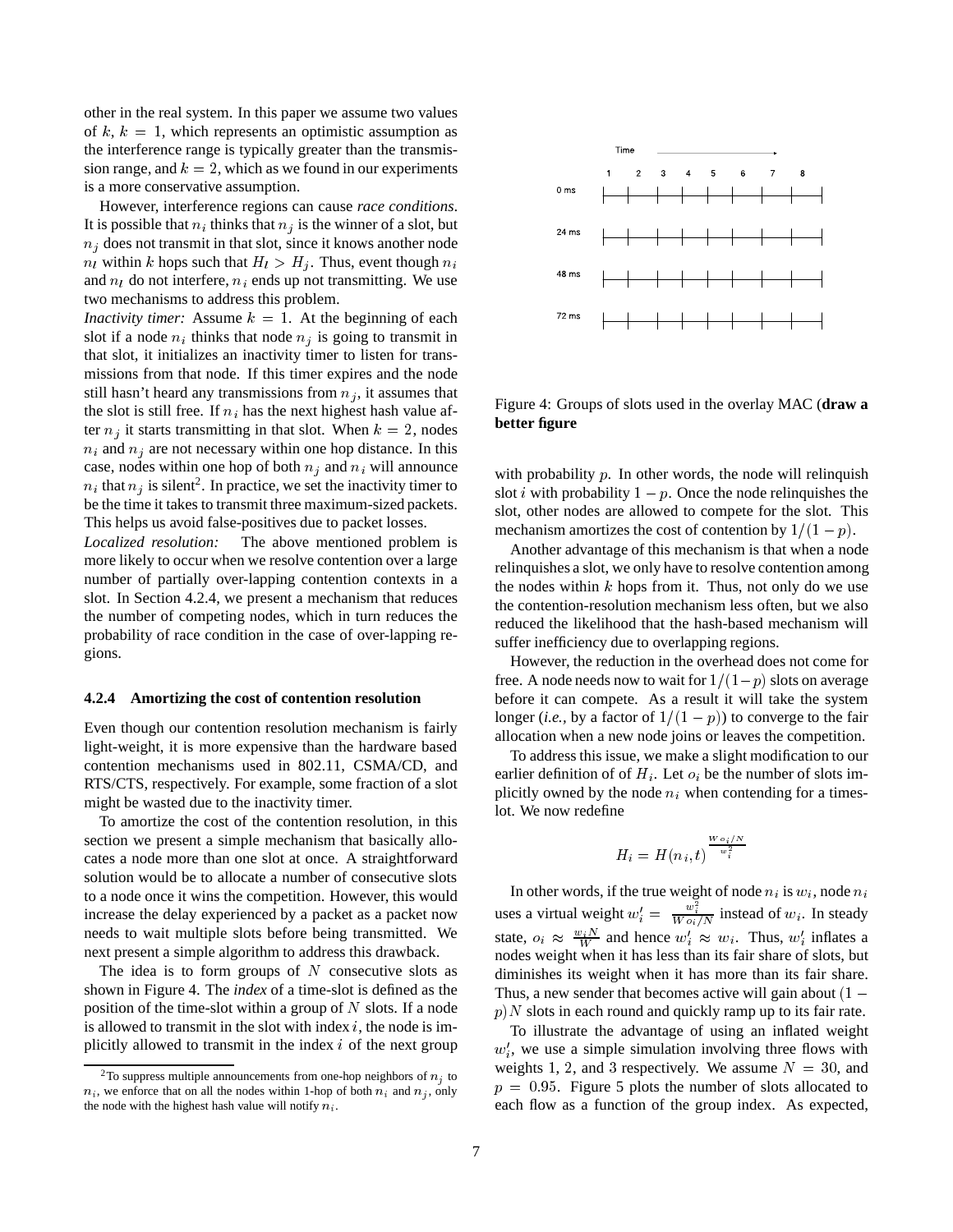

Figure 5: Number of slots in every group when using (a) default weights  $(w_i)$ , and (b) inflated weights  $(w'_i)$ .

when using inflated weights allow new flows to reach their fair allocation faster. In addition, the fluctuations in steady state behavior are smaller than in the case of using default weights.

The choice of N impacts both the short-term fairness and the time a winner needs to wait to receive subsequent slots without competing again. At the limit, if  $N = 1$ , the winner is allocated  $1/(1 - p)$  consecutive time slots, which hurts the short-term fairness. If  $N = \infty$ , the winner is allocated one slot at a time as in the baseline algorithm. Based on our experimental results, we chose  $N = 20$ .

#### **4.2.5 Reducing the control overhead**

OML employs control messages to signal (a) when a node has relinquished a slot, and (b) which nodes enter the competition for a slot. Next, we present two simple optimizations to reduce the signaling overhead of OML.

First, we make use of another pseudo-random function  $H'$ to decide if a node should relinquish its slot, *i.e.*, if node  $n_i$ owns the slot t, it will give up the slot only if  $H'(n_i, t) <$ <br>(1 – n) Again  $H'$  is a negligible random function with range  $(1 - p)$ . Again, H' is a pseudo-random function with range  $(0, 1]$  and other nodes can compute this value without any communication.

Second, we include in the header of each packet the queue length at the sender. Thus, if the queue becomes empty during the current slot, the node's neighbors are implicitly notified, and the remaining node with the next highest  $H_i$  is allowed to transmit in the rest of the slot. If on the other hand the queue of the sender is not empty at the end of the time slot, then its one-hop neighbors will implicitly assume that the node will compete in the next time slot.

In summary, only nodes that join the competition need to transmit individual control messages. All the additional information about active nodes in the interference region is piggy-backed in the packet header. To deal with node failures, we remove a node from the list of contenders if we don't receive an update on its queue-length for an extended period of time.

## **4.3 Putting everything together**

Figure 6 shows the WSA pseudocode. For readability, here we assume that the interference region is the same as the transmission region, *i.e.*,  $k = 1$ .

Each node maintains a list of all nodes in its interference region that are active, and a map of which time slot is allocated to which node. Since nodes are in promiscuous mode, each node can maintain the list of active nodes by simply inspecting the queue lengths in the headers of the packets it hears about. If a node does not hear from a neighbor for a predefined interval of time, it assumes that the neighbor is no longer competing and removes it from its list. This allows the algorithm to be robust in the presence of packet loss and node failures.

To implement a  $k (= 2)$  hop interference region, a node simply piggybacks the information about all its one-hop neighbors in the packets it sends. This information is spread across the headers of all packets it sends during the slot to reduce the per-packet overhead. This allows each node to learn about its two-hop neighborhood. Similarly, when a node becomes active it broadcast a control message to its two-hop neighborhood.

Recall that the size of the interference region determines both the level of interference and the network utilization. The level of interference can be significantly higher for  $k = 1$  than  $k = 2$ . While the MAC layer still resolves the contentions using CSMA/CD, contentions at the MAC layer reduce the level of control of OML on packet scheduling. On the other hand, the network utilization can be lower for  $k = 2$ than  $k = 1$ , as there can exists nodes at two-hop distance that do not interference with each other in a real system.

# **5 Experimental Test-bed**

In order to motivate our work in Section 3, we use some examples of actual observed performance in an 802.11 testbed. In this Section, we describe the test-bed that we use for these results. Our test-bed currently consists of 6 wireless nodes based on commodity hardware and software.

The hardware consists of booksized computers equipped with a 2.4GHz Celeron processor and 256MB of RAM. Each computer is also equipped with a Netgear WAG511[4] trimode PCMCIA wireless Ethernet adapter. This card is capable of operating in 802.11a,b and g modes, but we conduct all out experiments in 802.11a mode to avoid interference with the production 2.4GHz wireless network in our building.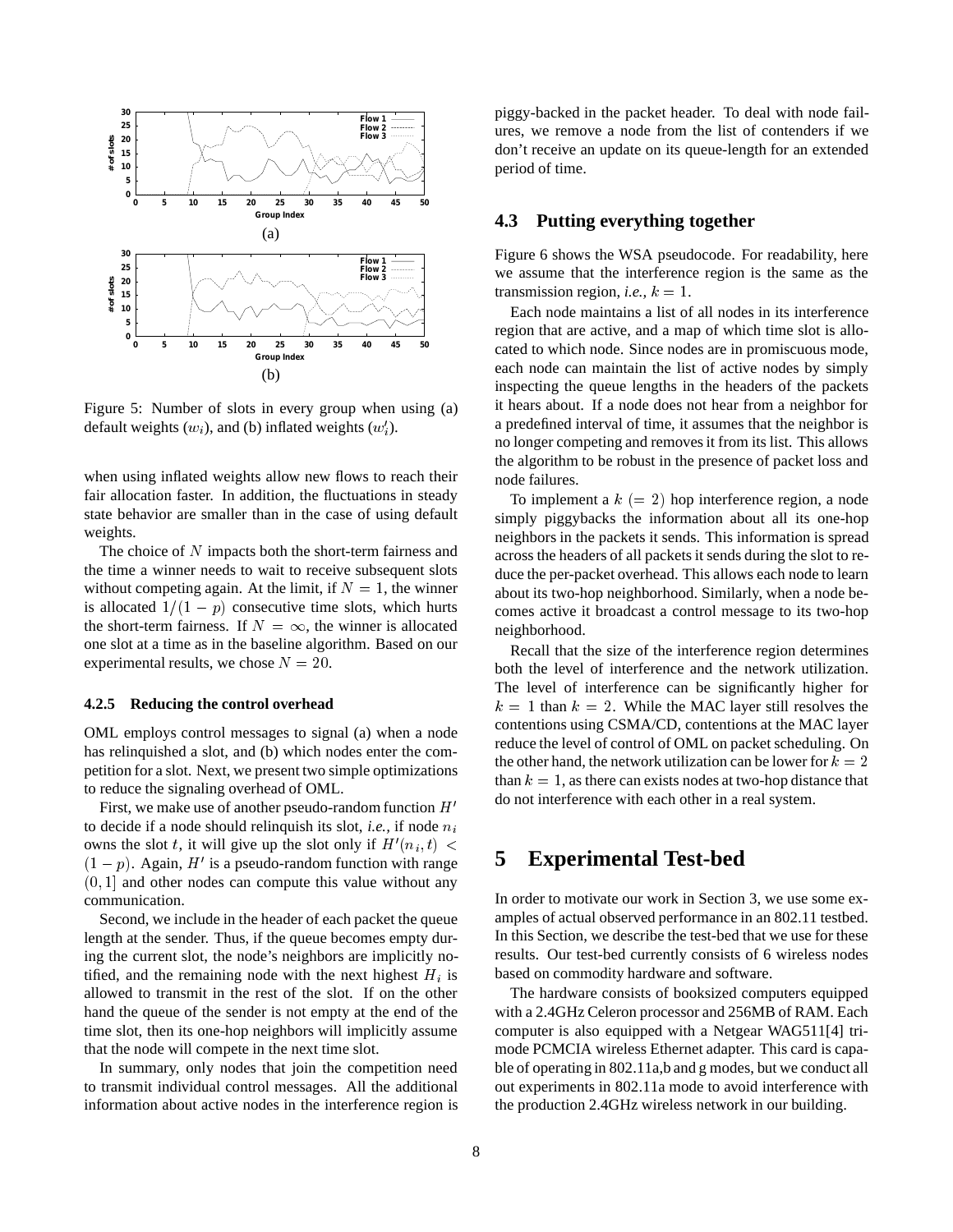```
function scheduler()
while (TRUE)
   getSlotIndex(&slotId, &slotIndex);
   // check whether you already own the slot
   if (owner[slotIndex] != myAddress)
      setInactivityTimer();
   if (H'(slotId, owner[slotIndex]) \lt (1 - p))
      // contendForSlot updates owner[]
      contendForSlot(slotId, slotIndex);
   while (!endOfCurrentSlot())
      if (owner[slotIndex] == myAddress)
         p = getPacket(omlQueue);
        if (p) send(p);
```
**function** recvPacket(p)

**if** (p.type  $==$  CONTEND or p.header.q\_size  $> 0$ ) active list.add(p.src); *// don't content for this slot* cancelInactivityTimer(); *// active list may have changed; recompute winner* computeWinner(slotId, slotIndex); **if** (p.type  $=$  RELINQUISH or p.header.q\_size  $=$   $=$  0) contendForSlot(slotId, slotIndex);

**if** (p.header.q\_size  $== 0$ ) active list.remove(p.src);

**if** (p.type  $==$  DATA) *// deliver packet locally if this node is // the destination; otherwise route it* processData(p);

**function** contendForSlot(slotId, slotIndex) **if** (!isEmpty(omlQueue) **and** totalOwnedSlots  $== 0$ ) *// other nodes may not be aware this node is active* sendContentionMessage(); computeWinner(slotId, slotIdx)

**function** handleInactivityTimer() contendForSlot(slotId, slotIndex);

#### **function** cleanActiveList()

*// This function is called periodically by every node // to time-out failed nodes from the active list*

**for all**  $n \in$  active list

```
if (curr time - n.time added > FAIL TIMEOUT)
active list.remove(n);
```
Figure 6: The WSA algorithm for an one-hop interference region.

We have installed Linux (kernel 2.4.22) in all these systems along with the MadWiFi[1] driver for the wireless cards. For routing, we use the Click software router[20] because it provides an easily extensible modular framework. Also, the MIT Grid[2] project provides a readily downloadable implementation of DSR[19] and AODV[24] on top of Click.

## **6 Implementation**

In this Section we describe how OML is implemented in our testbed. We start with a brief overview of Click and then describe the new *elements* we have implemented in Click. Finally, we show how these elements are used in a typical multi-hop wireless router configuration.

## **6.1 Overview of Click**

The Click Modular Router[20] is a software architecture developed at MIT for building routers. Here, we only cover the essentials required to understand our implementation of OML. For further details, we refer the reader to [20].

Elements are the building block of a Click router. Elements typically perform some simple packet processing task and are implemented as a C++ class. Packets flow in and out of elements through *ports*. A router is a directed graph of elements connect through their ports using *push* or *pull connections*. In a push connection, data flow is initiated by the upstream element (*e.g.,* input to a queue), whereas in a pull connection, the downstream element is the initiator (*e.g.,* output from a queue). The configuration for the router which defines the vertices and edges of the directed graph is specified using a simple text file.

In addition to ports which deal with the data flow, elements can also implement *handlers*. Handlers are used to implement control operations outside the data flow, *e.g.,* a queue might export a handler that reports the current length of the queue. A downstream element that implements a scheduling algorithm will use this handler to decide which input to dequeue from.

## **6.2 OML Elements in Click**

The majority of OML functionality is implemented using the two elements, *TimeSlotEnforcer* and *ContentionResolver*. *TimeSlotEnforcer* is responsible for making sure that send requests are issued only in the allowed time slots. The length of a slot  $(l)$  and the number of slots in a group  $(N)$  are specified through a configuration file. This element is included just before the packets are sent to the device in the router. It implements one *pull* input and one pull output. It does no packet manipulations, but the downstream request is forwarded up stream only if the node is allowed to send packets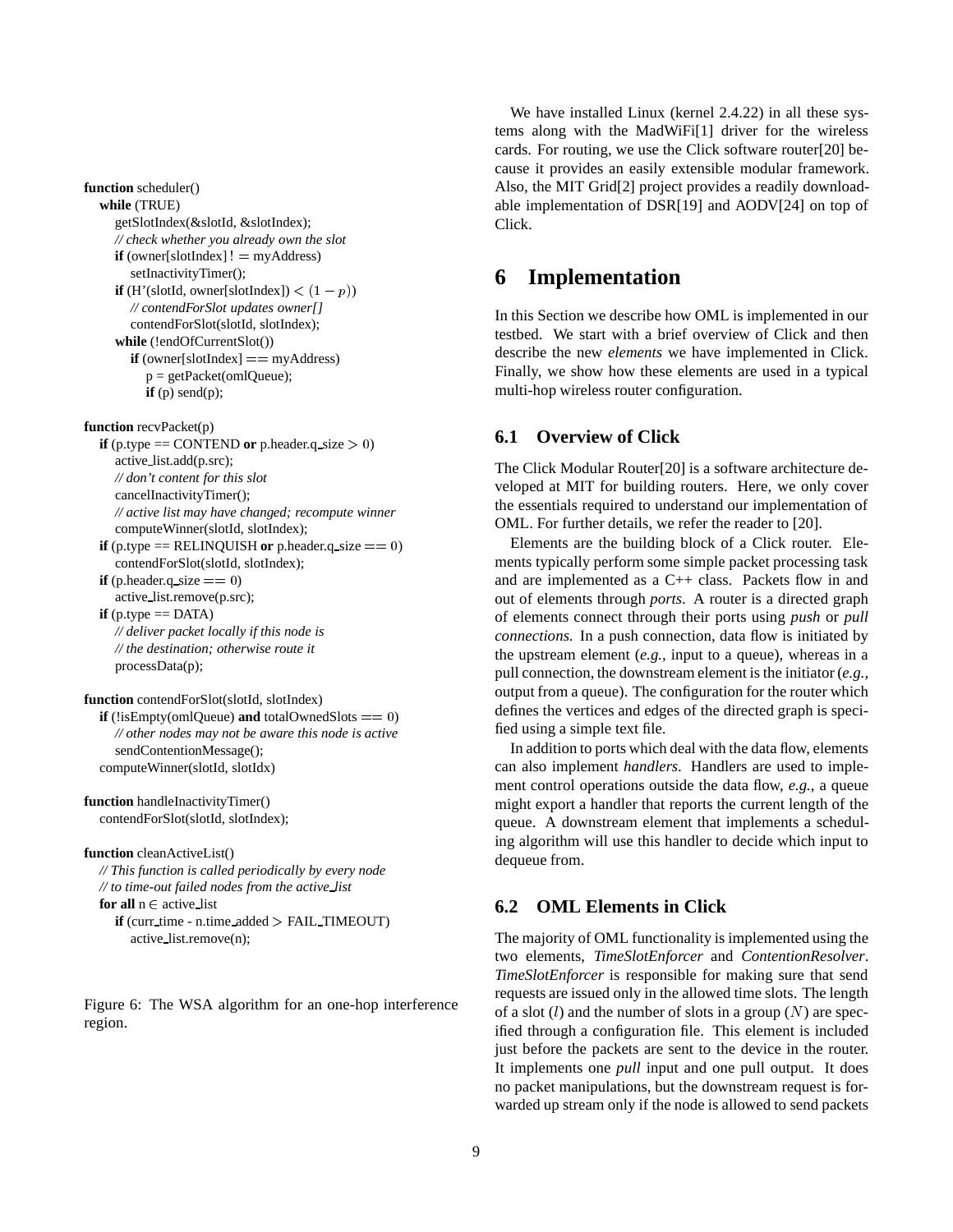

Figure 7: Click configuration for OML

in that slot. It also implements two handler functions. *TimeSlotEnforcer::SetAllowedSlots* takes a bitmap of length <sup>N</sup> as argument to notify the element about which slots are active. *TimeSlotEnforcer::SetTimeOffset* is used to set a clock skew relative to the system time for synchronization.

The *ContentionResolver* implements a bulk of the control signaling for OML. Every packet being sent to or received from the device flows through the *ContentionResolver*. This element manipulates packet headers as well as introduce new control packets for signaling. It has two *push* outputs, one for regular packets and one for high-priority control packets that go directly to the head of the output queue. It communicates with the *TimeSlotEnforcer* using the *SetAllowedSlots* handler.

The *EncapTimeStamp* and *DecapTimeStamp* elements handle clock synchronization. *EncapTimeStamp* implements a *pull* input and output and is connected to the output of *TimeSlotResolver*. The *DecapTimeStamp*element removes the header added by *EncapTimeStamp* and computes a new clock offset. It also implements the *DecapTimeStamp::GetTimeOffset* handler which is used by both *Encap-TimeStamp* and *ContentionResolver*.

A typical router configuration that implements OML is shown in Figure 7. We do not show the elements of the routing protocol in this figure. The OML elements can be used either with the DSR or AODV elements developed in the GRID project or with the *LinearIPLookup* element to implement static routing.

# **7 Simulation Results**

In this Section, we evaluate the benefits of OML by using Qualnet[5], a commercial packet-level wireless simulator. In particular, we use simulation to make three points. First, despite the additional control overhead, the throughput of an

OML/WSA network is comparable to the throughput of an 802.11 network. This is because the loss in throughput due to the control overhead is offset by the fact that OML/WSA experiences much lower contention. Second, WSA significantly improves the fairness in a multi-hop network. In particular, while in a multi-hop 802.11 network, a significant percentage of TCP flows are shut-off, OML/WSA completely avoids this problem. Third, we show that WSA allows fine grained resource control by accordingly setting the weights of the nodes.

We next describe the simulation setting. Each node in the simulation is equipped with an 802.11a network interface operating at <sup>6</sup> Mbps. We use the outdoor two-ray propagation model which yields a radio range of about <sup>350</sup> m. In all experiments we hold the density of the network constant at 50 nodes per square km, and place the nodes at random locations. The time it takes to transmit an <sup>1500</sup> byte packet, including the overhead of the MAC and physical layers is about 2 ms. Hence, we choose a slot time of  $l = 10$  ms, and a group with  $N = 20$  slots. We have disabled the RTS-CTS handshake in all the simulations since it yields better performance both with and without OML. We use the AODV[24] routing algorithm, and run each simulation for one minute.

### **7.1 Collisions and Throughput**

As mentioned earlier, OML/WSA trades off less frequency re-use and some control overhead in packet headers for fewer collisions and better fairness. To evaluate the effects of this trade-off on throughput, in this experiment we vary the size of the network from <sup>15</sup> to <sup>50</sup> nodes, and measure the throughput achieved by a number of simultaneous UDP flows. All flows originate at different nodes, but have the same sink. Such a traffic pattern models a multi-hop network used to access the Internet through a single gateway.

Figure 8 shows the effect of the size of the network on the total number of (a) DATA packet transmissions, (b) ACK transmissions and (c) successful unicast transmissions. For each network size we consider <sup>10</sup> simultaneous UDP flows. The difference between (a) and (c) gives the total number of packet retransmissions at the MAC layer. Of these (a)-(b) are due to the loss of DATA packets, and (b)-(c) are due to the loss of ACK packets. Because with OML we make the conservative assumption that all nodes in a two hop neighborhood interfere, there is less frequency reuse and the total number of transmissions attempted is lower than in 802.11. On the other hand, since OML does not allow competing senders to be active at the same time, there is hardly any MAC layer retransmission. In contrast, in the case of 802.11, up to <sup>25</sup>% of the packets are retransmitted. Applications that use broadcast transmissions (*e.g.,* routing protocols) can greatly benefit from fewer collisions since broadcast packets are not acknowledged and retransmitted at the MAC layer.

Figure 9 plots the average throughput of <sup>5</sup> or <sup>10</sup> simul-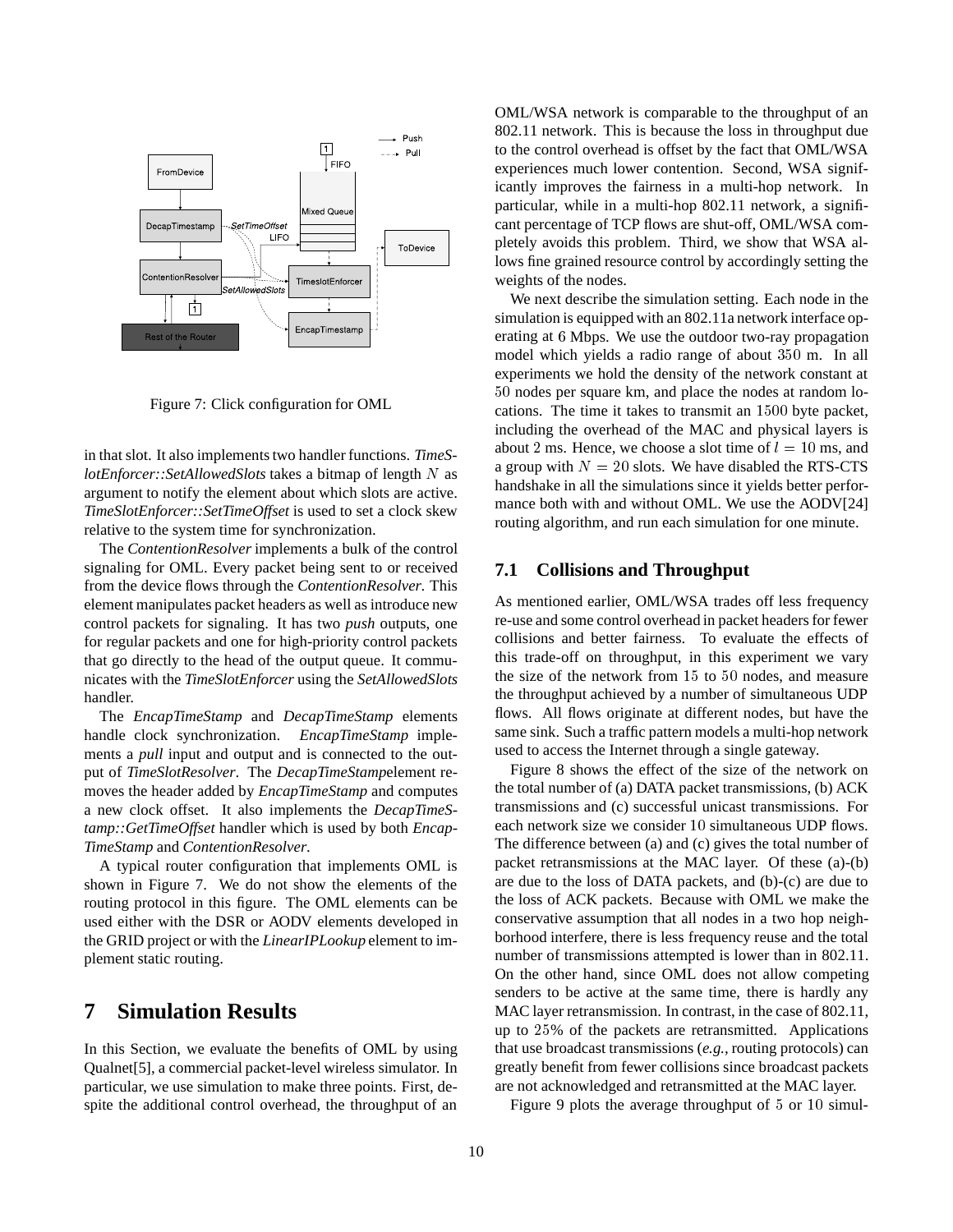

Figure 8: Packet retransmissions in a multi-hop network with 10 flows



Figure 9: Average throughput in a multi-hop network with and without OML



Figure 10: CDF of throughput received by flows in a multihop network

taneous flows both with and without OML. Even though OML uses additional control overhead permits less frequency reuse, the throughput with OML is pretty close to the throughput without OML. Also, it is important to note that since OML aims to provide better fairness, we devote more resources to flows that use longer routes. Thus, OML trades throughput for fairness in the case of longer routes as compared to 802.11.

## **7.2 Fairness**

A well-known problem with multi-hop 802.11 networks is that short flows, in terms of number of hops, receive a much higher throughput than long flows. To show how OML/WSA can address this problem, in the following experiment we set the weight of each node to be equal to the number of unique IP source addresses seen in its output queue. Thus nodes that forward on behalf of other nodes will have a higher weight. Within a single node, we maintain separate queues for each IP source address and implement round-robin scheduling between these queues. If all nodes contend with each other, the weight allocations and the scheduling algorithm will ensure that all flows receive equal throughput irrespective of their length.

Figure 10 shows the cumulative distribution function (CDF) of the throughputs of <sup>10</sup> simultaneous flows averaged over <sup>10</sup> simulation runs. We report results for both a <sup>30</sup> node and a <sup>50</sup> node network. As shown in Figure 10, in the case of 802.11 several long flows are shut-off, about 40% of the flows receive less than 100 kbps. In contrast, the throughputs of flows under OML/WSA are more evenly distributed, with only <sup>2</sup>% or <sup>10</sup>% of the flows below <sup>100</sup> kbps in the <sup>30</sup> node case and the 50 node case respectively. This is at the expense of the high bandwidth flows getting less bandwidth than in the case of 802.11. However, we believe that this is the right trade-off as *connectivity* is the most important service provided by a communication network.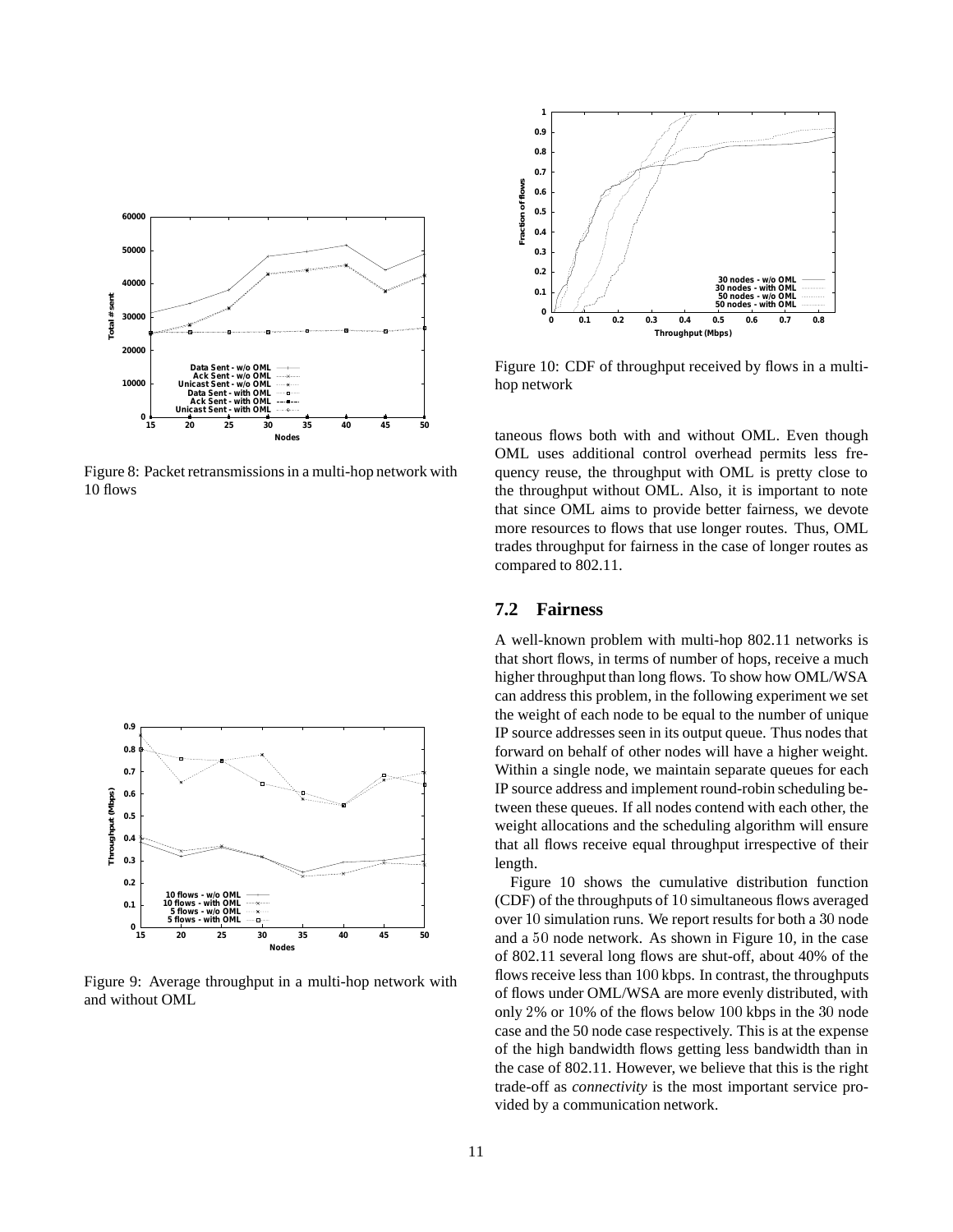

Figure 11: Relationship between throughput and the number of hops

In Figure 11 we plot the average throughput of a flow as the function of the number of hops. As expected, 802.11 favors shorter flows, but OML/WSA is more fair. For example, in the <sup>30</sup>-node case, four-hops flows receive less than <sup>10</sup>% of the throughput received by one-hop flows on average. With OML, four-hops flows receive more than half the throughput of 1-hop flows.

### **7.3 Flexibility**

In this section, we demonstrate the flexibility of OML/WSA using two examples.

#### **7.3.1 Weights for nodes**

In this experiment, we assign to each flow a random weight in the set  $\{1, 2, 3\}$ . The weight of a node is equal to the sum of the weights of all flows which have queued packets at that node. At each node, OML serves the flows using a weighted round robin algorithm. Figure 12 shows the CDF of the flows of different weights over <sup>10</sup> simulation runs, with <sup>10</sup> flows in each run. The allocation for a flow not only depends on its weight, but also on which other flows it competes with. Hence, the allocation is not perfectly in accordance with the weights of the flows. However, we can see that flows of higher weight are much more likely to receive a higher throughput than flows of lower weight.

#### **7.3.2 Bandwidth allocation by nodes or by flows**

In the previous examples, we have considered only the case in which at most one flow originates at a node. Next, we consider a simulation scenario in which <sup>10</sup> flows originate at only <sup>4</sup> nodes, where one flow originates at node <sup>1</sup>, two flows originate at node <sup>2</sup>, and so on. To illustrate the ability of OML/WSA to control the bandwidth allocation we consider two cases: (a) each node has the same weight, (b) the weight



Figure 12: CDF of throughput received by flows with different weights



Figure 13: CDF of throughput received by flows when using per-flow and per-node bandwidth allocation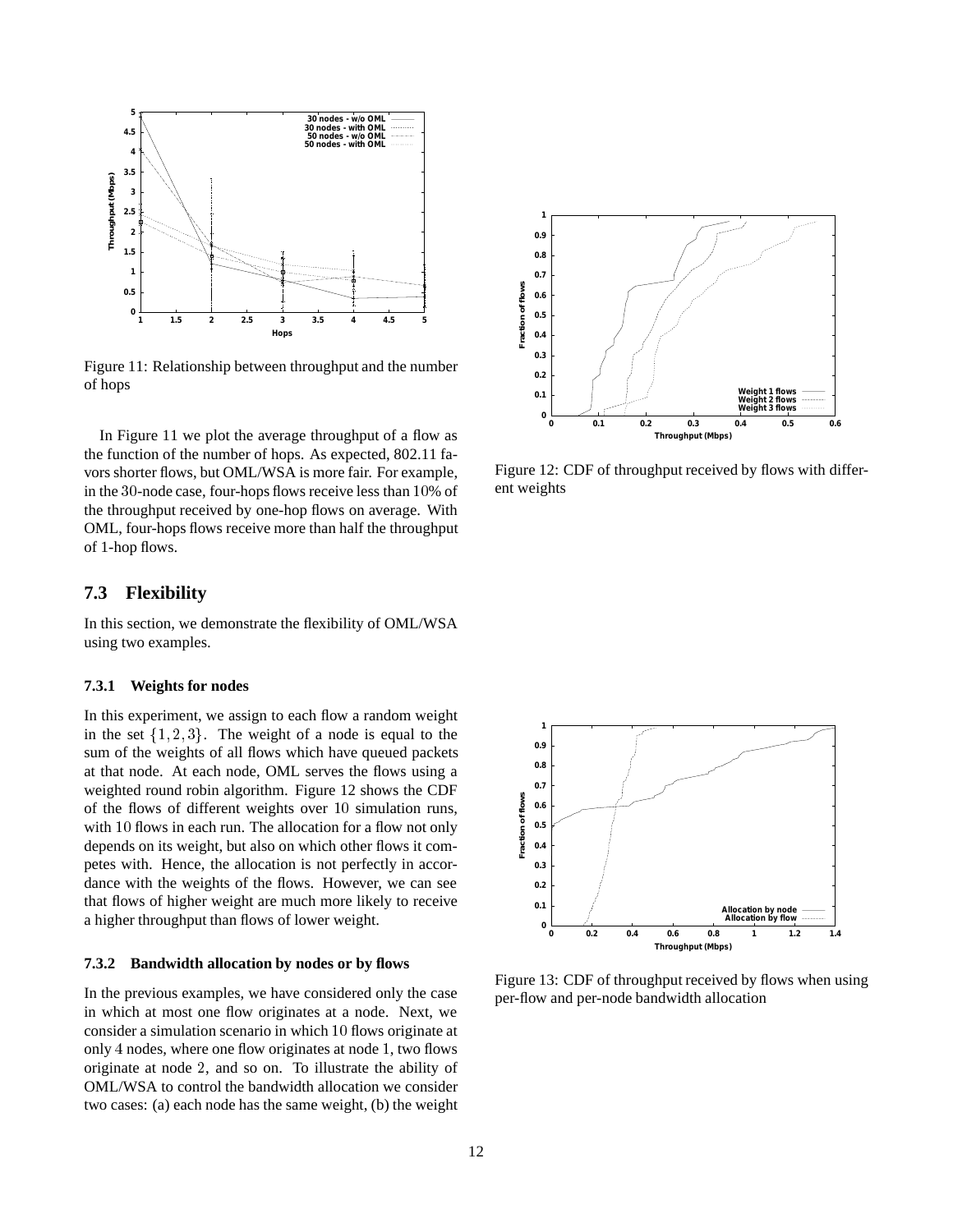of a node is equal to the number of flows it handles. Figure 13 plots the CDF of the throughput received by each flow in the two cases. In case (a), even though the bandwidth is divided fairly among nodes, the throughputs received by the flows differ widely with almost 50% of the flows being virtually shut-off, and some flows receiving close to <sup>10</sup> Mbps. In contrast, in case (b), no flow is shut-off, with all flows getting a throughput between <sup>1</sup> and 3:5 Mbps.

# **8 Results from the testbed**

In this section, we evaluate OML/WSA using the experimental testbed described in Section 5. The main results in this section can be summarized as follows. Section 8.1 shows that OML/WSA can increase the overall throughput of the system by fairly allocating transmission times, instead of opportunities of transmission like in the 802.11 protocol. Section 8.2 shows that even in a simple chain topology involving one-hop flows, 802.11 can cause a significant number of TCP flows to experience starvation, while OML avoids this phenomenon. Section 8.3 shows that, as expected, the starvation problem is even worse in the case of multi-hop routing, but OML can still handle this problem. Finally, in Section 8.4, we use a simple setting involving two flows to evaluate the allocation accuracy of WSA.

#### **8.1 Heterogeneous data rates**

In this experiment, we re-consider the scenario described in Section 3.1, where two nodes are simultaneously sending one TCP flow each. One node operates at <sup>54</sup> Mbps, and the other node operates at rates ranging from <sup>6</sup> to <sup>54</sup> Mbps. We use the WSA algorithm to allocate the bandwidth, with each node having the same weight. This leads to each node receiving an equal channel-access time, rather than an equal number of transmission opportunities like in 802.11. Note that this allocation implements the temporal-sharing policy as proposed in [28]. Figure 14 shows the throughputs of both flows. The two flows receive throughputs approximately proportional to the rates they are operating at, and the total system throughput drops less than in the case of 802.11 when the second node is operating at <sup>6</sup> Mbps.

### **8.2 Chain topology**

In this experiment, we configure our test-bed as a five-hop chain, and start two simultaneous one-hop flows along random links in this chain. Each node in the chain operates at <sup>6</sup> Mbps. Figure 15 shows the CDF of the throughput of these flows based on <sup>50</sup> trials. We consider three scenarios: (a) baseline 802.11 (without OML), (b) OML assuming one-hop interference regions, and (c) OML assuming two-hop interference regions. When using OML each flow is assigned a unit weight,



Figure 14: 802.11 throughput in the presence of heterogeneous data rate senders using OML

Without OML, in <sup>26</sup>% of all the cases, one of the two flows is not even able to establish a TCP connection. This is shown in Figure 15, where <sup>13</sup>% of all flows have zero throughput. Furthermore, about <sup>20</sup>% of all flows receive less than 1:5 Mbps. In contrast, with either version of OML only about <sup>5</sup>% of the flows have a throughput below 1:5 Mbps. When using two-hop interference regions, no flow receives less than 0:3 Mbps, and over <sup>85</sup>% of the flows receive between <sup>2</sup> and 2:6 Mbps. On the other hand, when using onehop interference regions, there are far more flows with higher throughputs: around <sup>22</sup>% of the flows have throughputs around 4:5 Mbps. These results illustrates the trade-off between using one-hop and two-hop interference regions. Using two-hop interference regions lead to a more conservative spatial reuse of the channel. Hence, there are cases in which two nodes cannot transmit simultaneously even though they do not interfere in the real system. In contrast, using onehop interference regions lead to higher throughputs, but at the cost of hurting the fairness. Indeed, as shown Figure 15, in this case there are significantly more flows which experience low throughputs than when using two-hops interference regions.

#### **8.3 Multi-hop routing**

In this section, we study how OML can improve the flow throughputs in a multi-hop routing network. For this purpose, we use a simple Y-shaped topology of the nodes as described below. Flows A and B originate at nodes <sup>1</sup> and <sup>2</sup>, respectively, and terminate at node <sup>4</sup>, after being routed via node <sup>3</sup>. Flow C is an one-hop flow from node <sup>5</sup> to node <sup>4</sup>. The weight of each node is proportional to the number of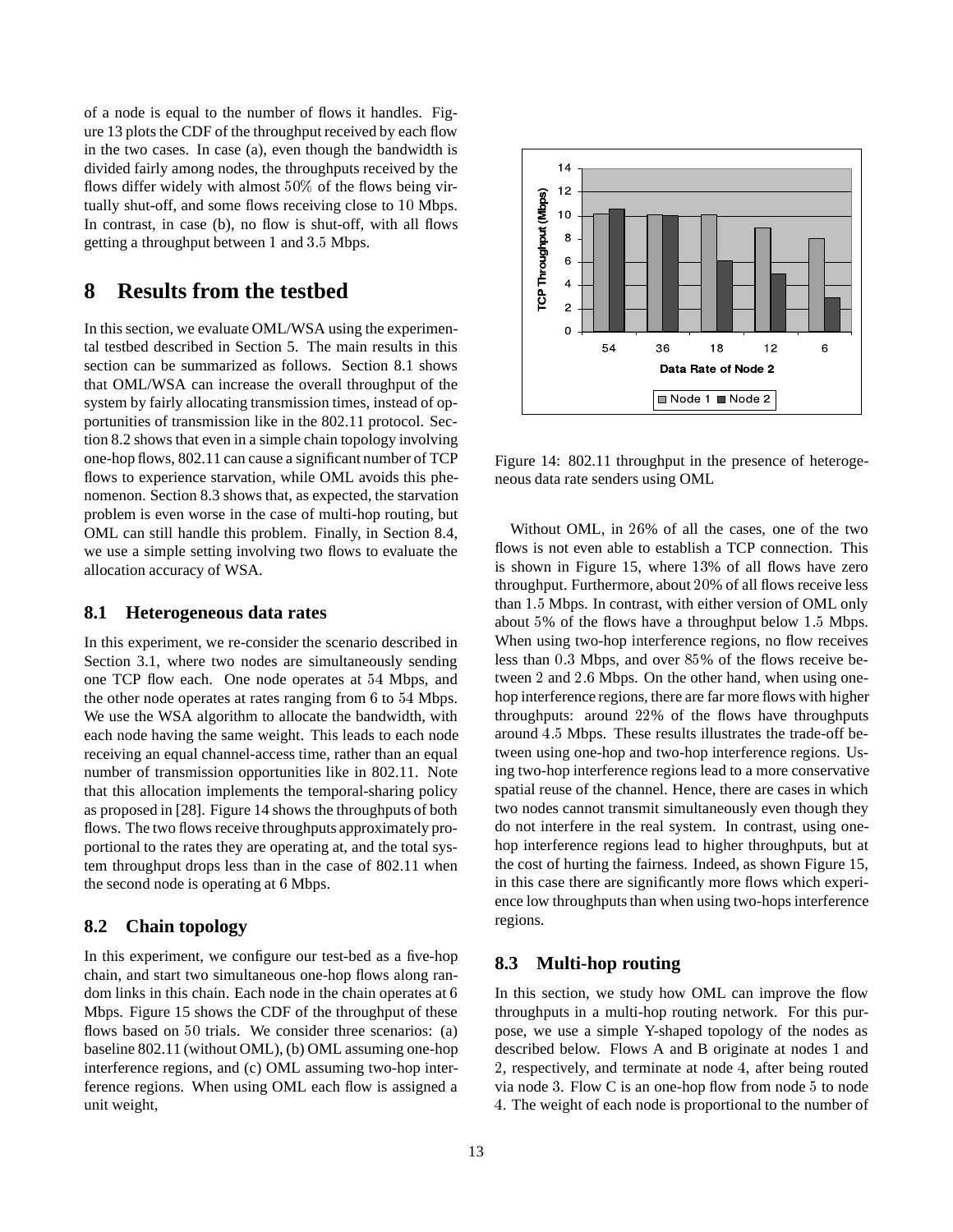

Figure 15: CDF of throughput of 1-hop flows in the network

| <b>Active Flows</b> | Throughput (Mbps) |        |               |  |
|---------------------|-------------------|--------|---------------|--|
|                     | Flow A            | Flow B | <b>Flow C</b> |  |
| $A&C$ w/o OML       | 0.14              |        | 4.40          |  |
| A&C with OML        | 1.39              |        | 2.56          |  |
| B&C w/o OML         |                   | 0.06   | 4.48          |  |
| B&C with OML        |                   | 1.01   | 2.58          |  |
| $A&B$ w/o OML       | 1.31              | 1.65   |               |  |
| A&B with OML        | 1.11              | 1.11   |               |  |
| A,B&C w/o OML       | 0.11              | 0.03   | 4.42          |  |
| A, B&C with OML     | 0.86              | 0.54   | 2.57          |  |

Table 2: Interaction of flows in an ad-hoc topology

flows it sees: the weights of nodes <sup>1</sup>, <sup>2</sup>, and <sup>5</sup> are one, the weight of node <sup>3</sup> is two, and the weight of node <sup>4</sup> is three. In this experiment, OML assumes two-hop interference regions.

When only one of the three flows is active, flows A and B receive about 2.24 Mbps, while flow C receives 4.55 Mbps, with or without OML.

Table 2 shows the throughputs of each flow when more than one flow is active. Without OML, flow C effectively shuts-off the two-hop flows. In contrast, OML allocates to each flow at least <sup>1</sup> Mbps, when only one of the two-hop flows is active, and at least 0:54 Mbps, when all flows are active. The reason why the throughputs of the two-hop flows are not higher is because the two-hop interference assumption is violated. According to this assumption, either node 1 and <sup>2</sup> can send data simultaneously with node <sup>5</sup> without interfering to each other. However, this assumption did not hold at the time this experiment was conducted. Let flow A' be the one-hop flow from node 1 to 3. When flows A' and C were simultaneously active, C received 4:53 Mbps whereas A' received only 0:69 Mbps.

| Weight of A     |      |     |      |  |
|-----------------|------|-----|------|--|
| Throughput of A | 2.26 | .48 | 1.36 |  |
|                 |      |     |      |  |
| Weight of B     |      |     |      |  |

Table 3: Throughput received by senders with different weights

### **8.4 Weighted allocation**

In this experiment, we evaluate the accuracy of WSA, and thus its ability to provide per-node service differentiation by manipulating the node weights. We consider two nodes A and B that send a TCP flow each to a third node C. We set the weight of node A to 1, and assign a weight ranging from 1 to 4 to node B. Table 3 shows the throughput achieved by the nodes for each combination of weights. As expected, the ratio of throughputs obtained by the two nodes tracks closely the ratio of their weights.

## **9 Open Issues**

The current design of OML should be viewed as a first iteration. As we gather more experience with using OML, we expect the OML design to evolve significantly. For example, in this paper we have considered only the performance of long-lived TCP flows. We expect that short-lived flows to put additional stress on OML. Such flows will affect the accuracy of the *active list* which in turn will lead to additional control messages. We plan to extensively evaluate OML with web-like traffic load. Another potential problem is that OML can introduce additional packet delays as a node is allowed to send packets only during its allocated time slots. We plan to evaluate to what extent these delays affect interactive applications. OML does not work well in the presence of unmodified 802.11 networks. In this case, *all* OML nodes will receive an aggregate bandwidth equivalent to that of a *single* 802.11 node. One solution to address this problem would be to detect when there is competing traffic, and then allow multiple OML nodes to send data in the same time slot. Finally, in multi-hop networks the interplay between the flow constraints and the interference constraints makes it difficult to precisely formalize the notion of fairness achieved by WSA. We plan on further studying how to define and achieve weighted fairness in the presence multiple partially overlapping contention contexts.

# **10 Conclusions**

In this paper, we have described the design and the implementation of an overlay MAC layer (OML) solution which addresses some of the limitations of the 802.11 MAC layer.